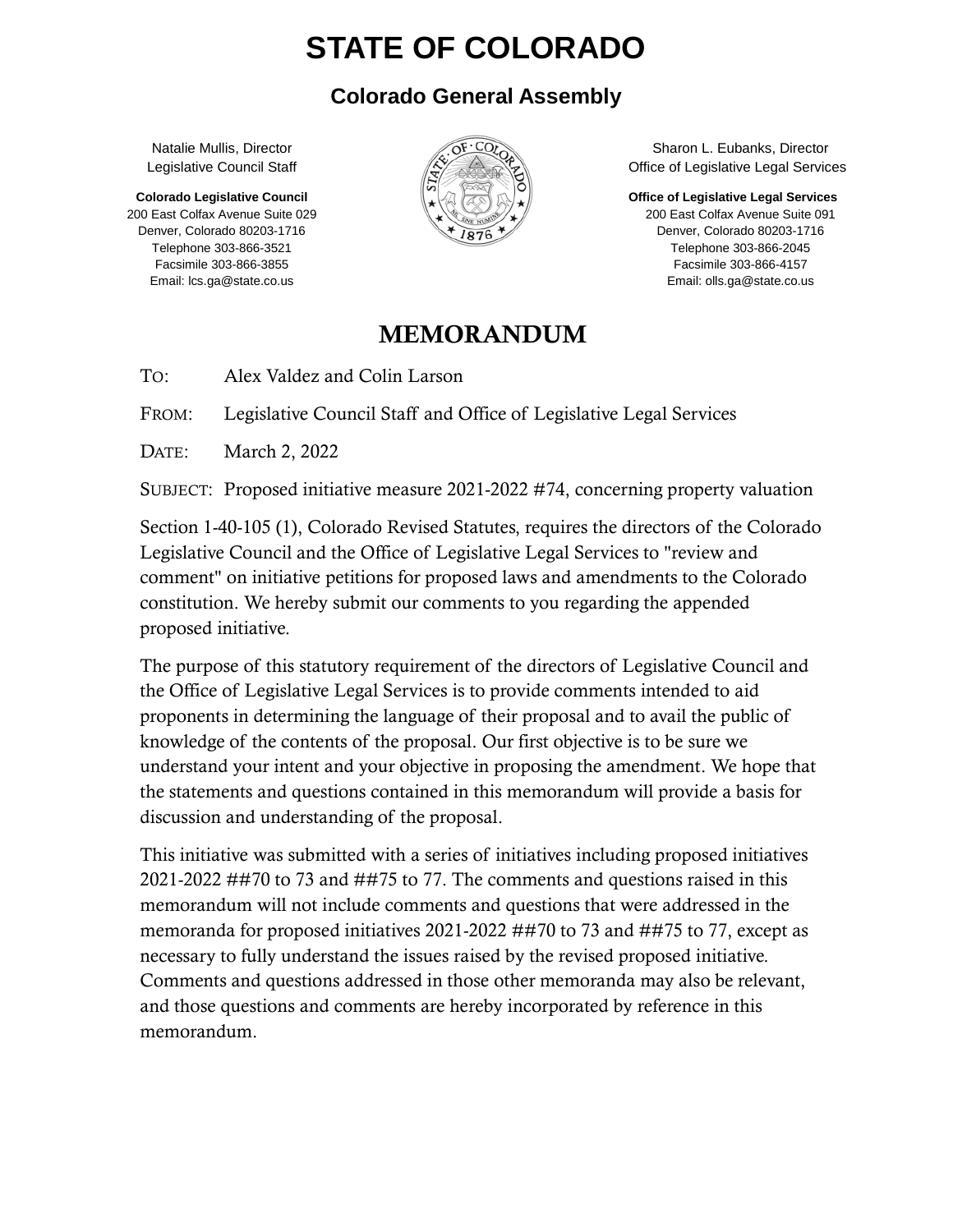## Purposes

The major purposes of the proposed amendment to the Colorado constitution and the Colorado Revised Statutes appear to be:

- 1. To ensure that the actual value of real and personal property shall not be increased annually by more than inflation, limited to three percent.
- 2. To allow voters to decide in 2032 whether they want to keep the property valuation system establish in the proposed initiative or return to the current system.

# Substantive Comments and Questions

The substance of the proposed initiative raises the following comments and questions:

- 1. Article V, section 1 (5.5) of the Colorado constitution requires all proposed initiatives to have a single subject. What is the single subject of the proposed initiative?
- 2. Concerning section 3 of the proposed initiative:
	- a. What is the purpose of the sentence that states: "Nothing limiting the increase in the actual value of a property shall be construed as a tax change or as a change to a property's mill levy rate or property tax rate"?
		- i. Is this sentence meant to address section 1-40-106 (3)(f), C.R.S.? If so, given that the proposed initiative has not yet been enacted and section 1-40-106 (3)(f), C.R.S., is current law, how would that work?
		- ii. Why is this sentence not added to the end of article X, section 3 (1)(a) of the Colorado constitution?
		- iii. Is this sentence meant to apply to instances beyond the proposed initiative that relating to "limiting the increase in the actual value of a property"?
	- b. If a property suffers a decline in value or an assessor determines that a county has suffered a sustained economic downturn, it appears that the property is reappraised annually until it reaches a prior value. Is there a limit on how much the value of the property may be increased during a reappraisal?

s:\public\ballot\2021-2022cycle\review and comment memos\2021-2022 #74.docx